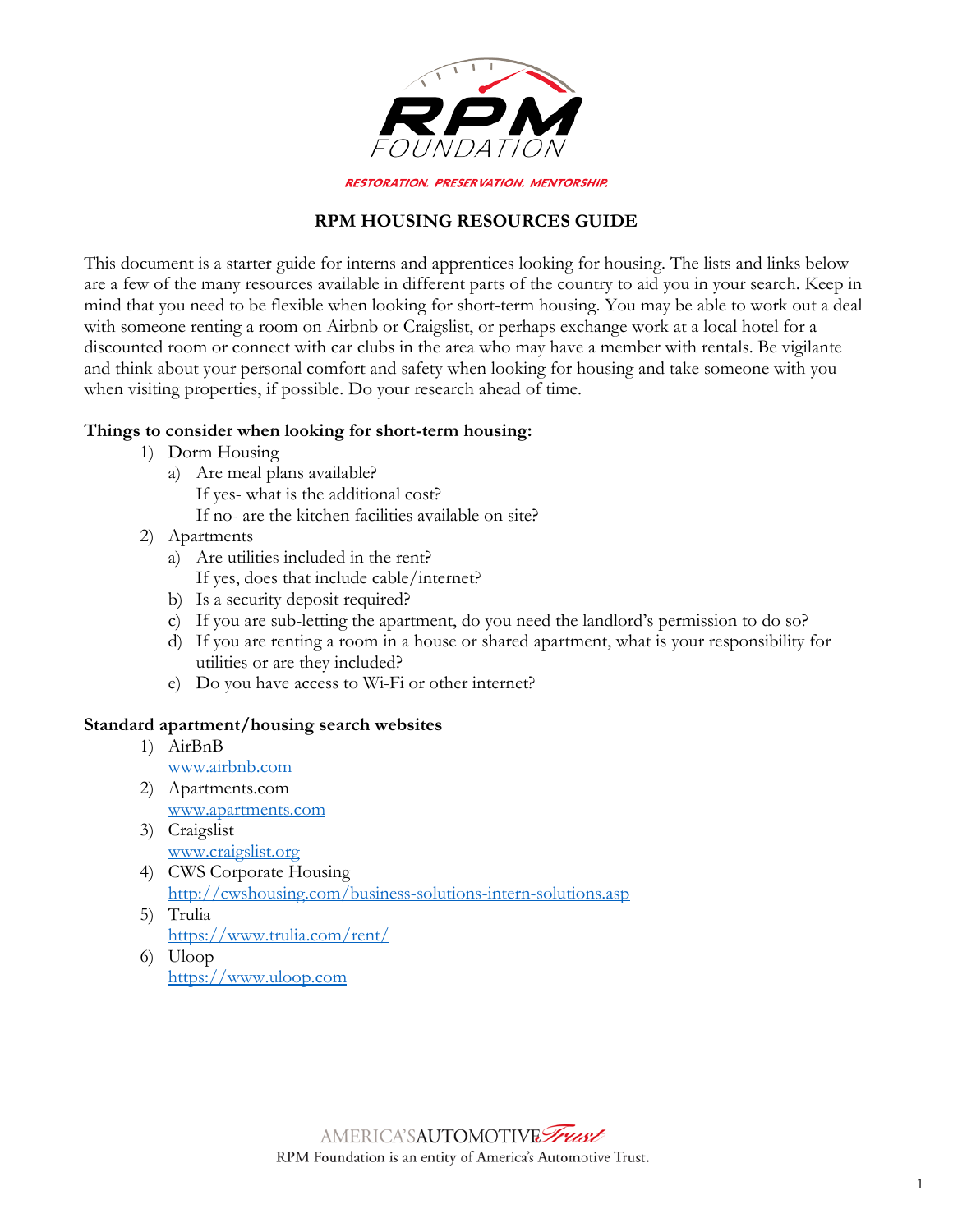

### **Resources by State**

## 1) ARIZONA

Tempe

• Arizona State University <https://housing.asu.edu/current-resident-housing/summer-housing>

## 2) CALIFORNIA

Los Angeles

- University of California, Los Angeles (UCLA) [https://housing.ucla.edu/summer-housing/summer-sessions-housing/how-to-apply-for](https://housing.ucla.edu/summer-housing/summer-sessions-housing/how-to-apply-for-summer-housing)[summer-housing](https://housing.ucla.edu/summer-housing/summer-sessions-housing/how-to-apply-for-summer-housing)
- University of Southern California (USC) <http://housing.usc.edu/index.php/summer-guest-housing/>

#### 3) CONNECTICUT Fairfield

• Sacred Heart University [http://www.sacredheart.edu/campuslife/lifeonoffcampus/housingandresidentiallife/summe](http://www.sacredheart.edu/campuslife/lifeonoffcampus/housingandresidentiallife/summerhousing/internsguests/) [rhousing/internsguests/](http://www.sacredheart.edu/campuslife/lifeonoffcampus/housingandresidentiallife/summerhousing/internsguests/)

#### 4) District of Columbia Washington D.C.

- American University <http://www.american.edu/ocl/housing/ucgs/summerinternhousing.cfm>
- The George Washington University <https://summerhousing.gwu.edu/individuals>

# 5) GEORGIA

Atlanta

• Emory University <http://www.emory.edu/sihp/>

## 6) ILLINOIS

Chicago

- School of the Art Institute Chicago <http://www.saic.edu/lifeatsaic/summerhousingforinterns/>
- The Residential Condominium <http://www.thebuckinghamchicago.com/the-buckingham-chicago-il>
- University of Illinois at Chicago <http://www.housing.uic.edu/intern/acc.php>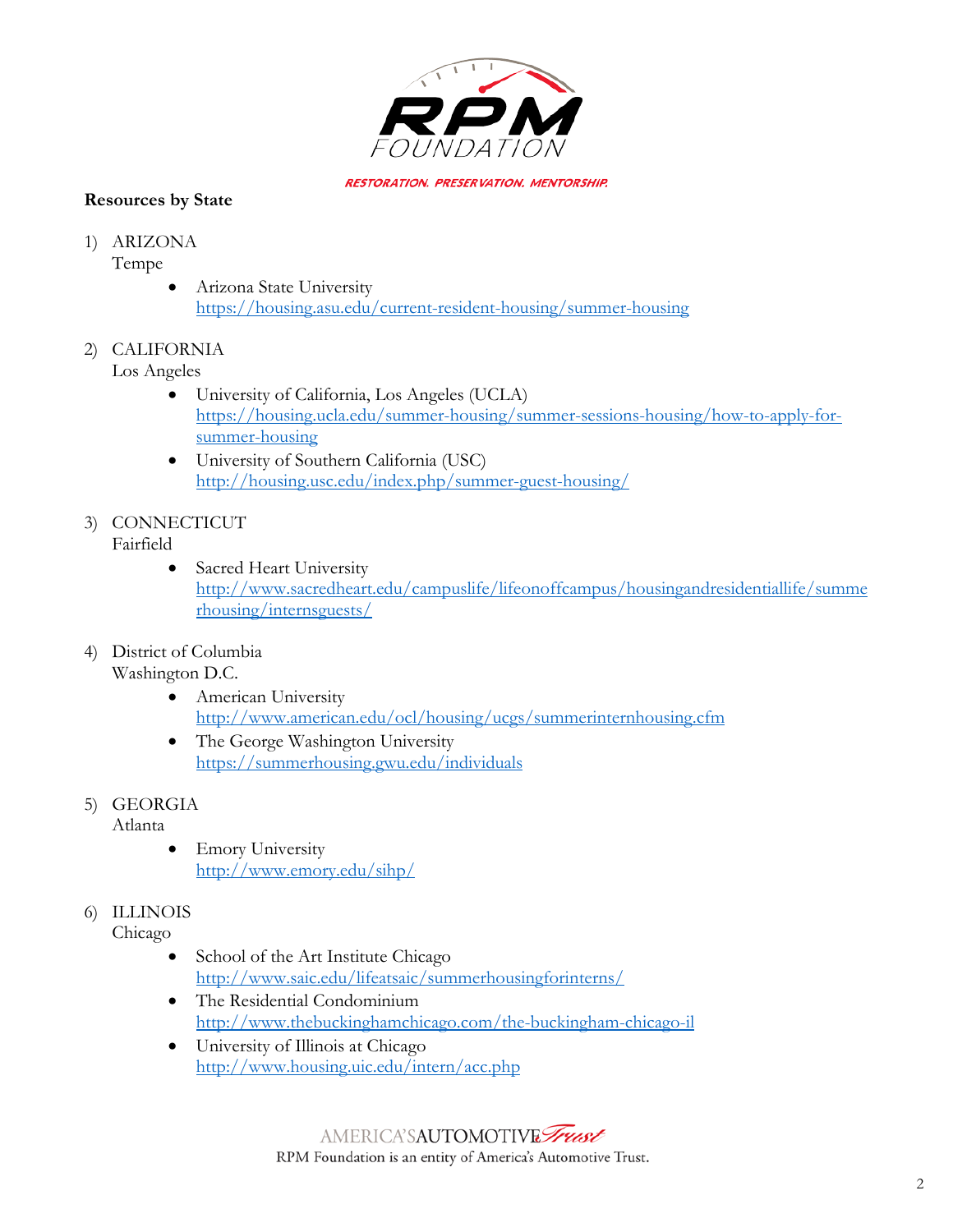

## 7) MASSACHUSETTS

Boston

- Boston University <http://www.bu.edu/summerinternhousing/eligibility-and-application/>
- Northeastern University <https://www.northeastern.edu/internhousing/>

### Medford

• Tufts University <http://conferences.tufts.edu/interns>

## 8) MICHIGAN

### **Detroit**

• Wayne State University <http://housing.wayne.edu/guests/intern.php>

# 9) MISSOURI

### Kansas City

• Rockhurst University <http://ww2.rockhurst.edu/conference-services>

## 10) NEW HAMPSHIRE

### Plymouth

• Plymouth State University <https://www.plymouth.edu/office/residential-life/local-landlords/>

### 11) NEW JERSEY

New Brunswick

• Rutgers University <https://fs17.formsite.com/brandonc/form32/index.html>

### 12) NEW YORK STATE

### New York City

- Columbia University [http://housing.columbia.edu/intern-summer-housing/eligibility-accommodations-and](http://housing.columbia.edu/intern-summer-housing/eligibility-accommodations-and-arrival-checklist)[arrival-checklist](http://housing.columbia.edu/intern-summer-housing/eligibility-accommodations-and-arrival-checklist)
- Homestay [http://www.homestayny.us](http://www.homestayny.us/)
- New York University (NYU) <https://www.nyu.edu/summer/housing/>